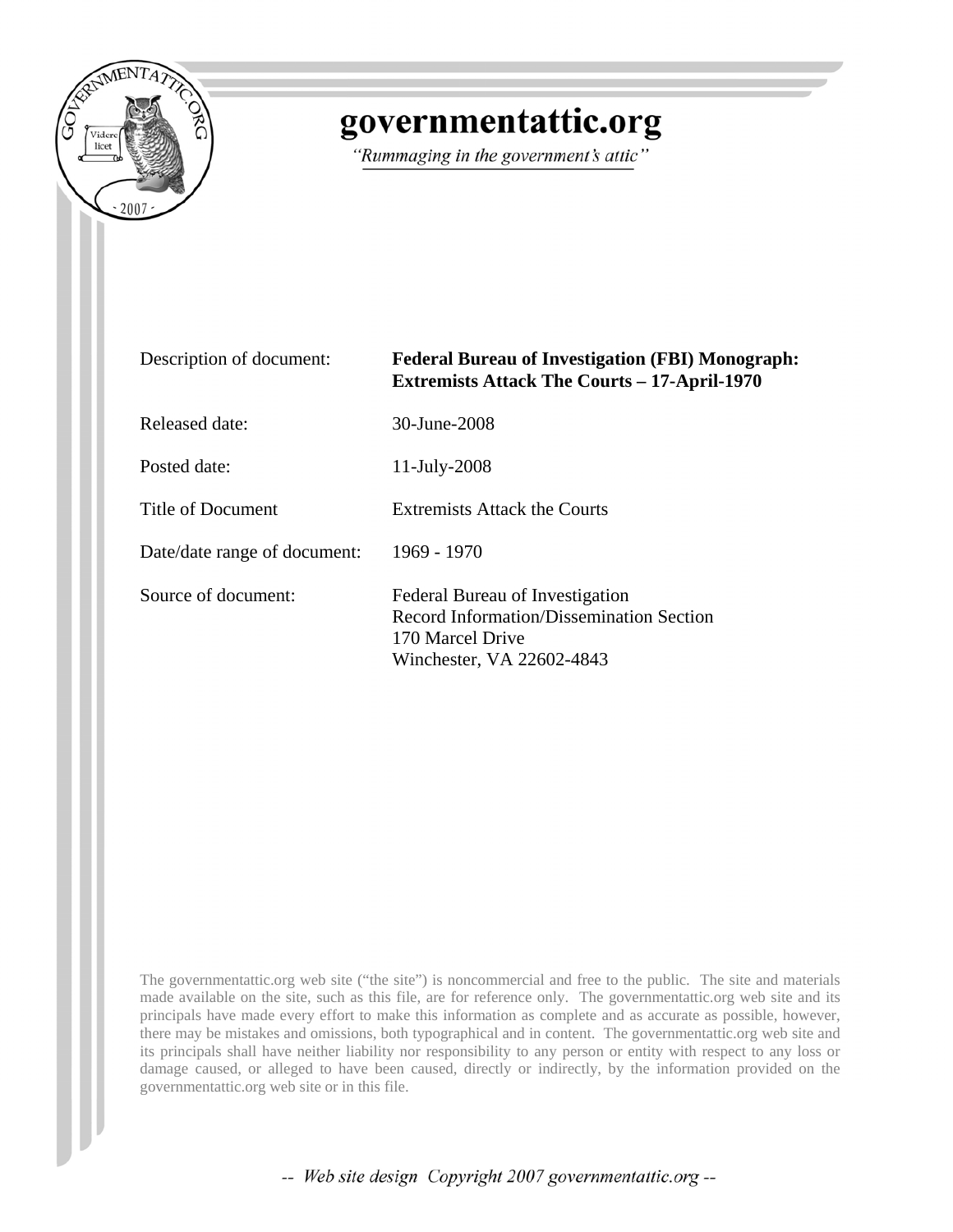**U.S. Department of Justice** 



Federal Bureau of Investigation

*Washington, D.C. 20535*

June 30, 2008

#### Subject: EXTREMISTS ATTACK THE COURTS MONOGRAPH (DATED APRIL 17,1970)

FOIPA No. 1110142- 000

The enclosed documents were reviewed under the Freedom of Information/Privacy Acts (FOIPA), Title 5, United States Code, Section 552/552a. Deletions have been made to protect information which is exempt from disclosure, with the appropriate exemptions noted on the page next to the excision. In addition, a deleted page information sheet was inserted in the file to indicate where pages were withheld entirely. The exemptions used to withhold information are marked below and explained on the enclosed Form OPCA-16a:

|                       | Section 552a     |
|-----------------------|------------------|
| $\square(b)(7)(A)$    | $\square(d)(5)$  |
| $\square(b)(7)(B)$    | $\square(j)(2)$  |
| $\boxtimes$ (b)(7)(C) | $\square$ (k)(1) |
| $\square(b)(7)(D)$    | $\square$ (k)(2) |
| $\square(b)(7)(E)$    | $\square$ (k)(3) |
| $\square(b)(7)(F)$    | $\square$ (k)(4) |
| $\square(b)(8)$       | $\square$ (k)(5) |
| $\square(b)(9)$       | $\square$ (k)(6) |
|                       | $\square$ (k)(7) |
|                       |                  |

10 page(s) were reviewed and 10 page(s) are being released.

- $\Box$  Document(s) were located which originated with, or contained information concerning other Government agency(ies) [OGA]. This information has been:
	- $\Box$  referred to the OGA for review and direct response to you.
	- $\Box$  referred to the OGA for consultation. The FBI will correspond with you regarding this information when the consultation is finished.

<sup>181</sup> You have the right to appeal any denials in this release. Appeals should be directed in writing to the Director, Office of Information and Privacy, U.S. Department of Justice,1425 New York Ave., NW, Suite 11050, Washington, D.C. 20530-0001 within sixty days from the date of this letter. The envelope and the letter should be clearly marked "Freedom of Information Appeal" or "Information Appeal." Please cite the FOIPA number assigned to your request so that it may be easily identified.

 $\Box$  The enclosed material is from the main investigative file(s) in which the subject(s) of your request was the focus of the investigation. Our search located additional references, in files relating to other individuals, or matters, which may or may not be about your subject(s). Our experience has shown, when ident, references usually contain information similar to the information processed in the main file(s). Because of our significant backlog, we have given priority to processing only the main investigative file(s).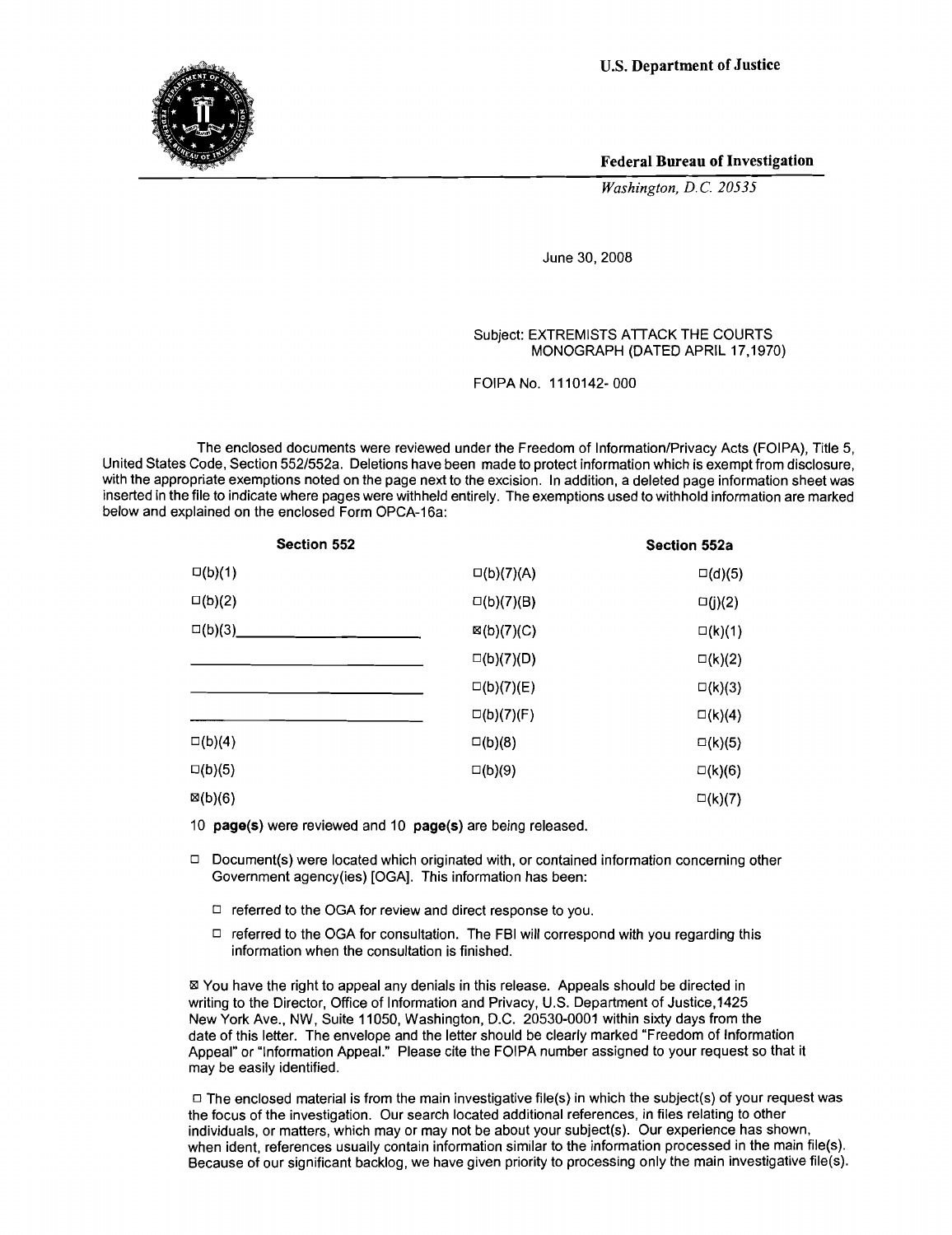If you want the references, you must submit a separate request for them in writing, and they will be reviewed at a later date, as time and resources permit.

■ See additional information which follows.

Sincerely yours,

David M. Hardy Section Chief Record/Information Dissemination Section Records Management Division

Enclosure(s)

In response to your Feedom of Information Act (FOIA) request, enclosed is a processed copy of FBI Headquarters file 100-7447-539 concerning Extremists Attack Courts dated 4/17/1970.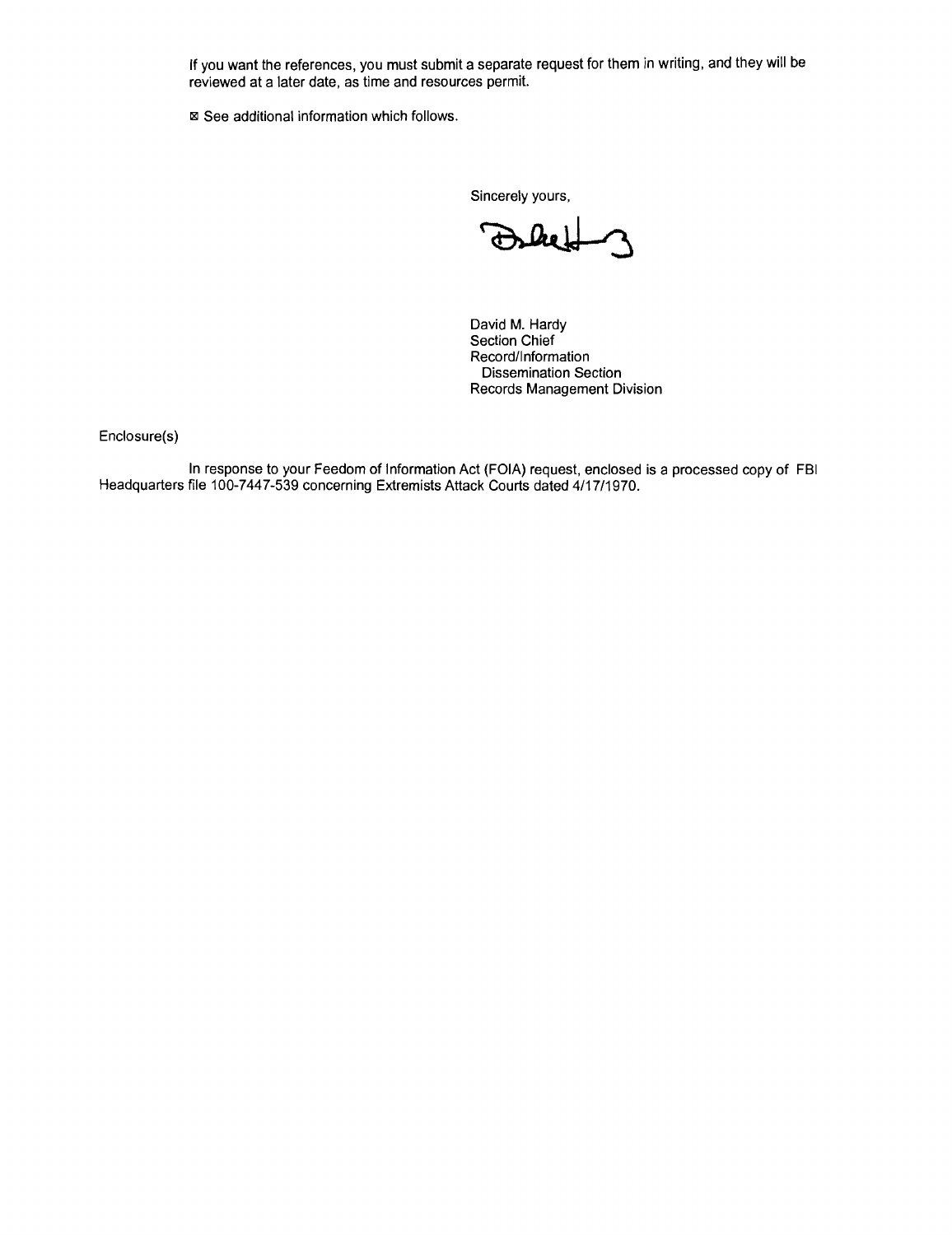#### EXPLANATION OF EXEMPTIONS

#### SUBSECTIONS OF **TITLE** 5, UNITED STATES CODE, SECTION 552

- (b)(l) (A) specifically authorized under criteria established by an Executive order to be kept secret in the interest of national defense or foreign policy and (B) are in fact properly classified to such Executive order;
- (b)(2) related solely to the internal personnel rules and practices of an agency;
- (b)(3) specifically exempted from disclosure by statute (other than section 552b of this title), provided that such statute(A) requires that the matters be withheld from the public in such a manner as to leave no discretion on issue, or (B) establishes particular criteria for withholding or refers to particular types of matters to be withheld;
- (b)(4) trade secrets and commercial or financial information obtained from a person and privileged or confidential;
- (b)(5) inter-agency or intra-agency memorandums or letters which would not be available by law to a party other than an agency in litigation with the agency;
- (b)(6) personnel and medical files and similar files the disclosure of which would constitute a clearly unwarranted invasion of personal privacy;
- (b)(7) records or information compiled for law enforcement purposes, but only to the extent that the production of such law enforcement records or information ( A ) could be reasonably be expected to interfere with enforcement proceedings, ( B ) would deprive a person of a right to a fair trial or an impartial adjudication, ( C ) could be reasonably expected to constitute an unwarranted invasion of personal privacy, ( 0 ) could reasonably be expected to disclose the identity of confidential source, including a State, local, or foreign agency or authority or any private institution which furnished information on a confidential basis, and, in the case of record or information compiled by a criminal law enforcement authority in the course of a criminal investigation, or by an agency conducting a lawful national security intelligence investigation, information furnished by a confidential source,  $(E)$  would disclose techniques and procedures for law enforcement investigations or prosecutions, or would disclose guidelines for law enforcement investigations or prosecutions if such disclosure could reasonably be expected to risk circumvention of the law, or ( F ) could reasonably be expected to endanger the life or physical safety of any individual;
- (b)(8) contained in or related to examination, operating, or condition reports prepared by, on behalf of, or for the use of an agency responsible for the regulation or supervision of financial institutions; or
- (b)(9) geological and geophysical information and data, including maps, concerning wells.

#### SUBSECTIONS OF **TITLE** 5, UNITED STATES CODE, SECTION 552a

- $(d)(5)$  information compiled in reasonable anticipation of a civil action proceeding;
- (j)(2) material reporting investigative efforts pertaining to the enforcement of criminal law including efforts to prevent, control, or reduce crime or apprehend criminals;
- $(k)(1)$  information which is currently and properly classified pursuant to an Executive order in the interest of the national defense or foreign policy, for example, information involving intelligence sources or methods;
- (k)(2) investigatory material compiled for law enforcement purposes, other than criminal, which did not result in loss of a right, benefit or privilege under Federal programs, or which would identify a source who furnished information pursuant to a promise that hislher identity would be held in confidence;
- (k)(3) material maintained in connection with providing protective services to the President of the United States or any other individual pursuant to the authority of Title 18, United States Code, Section 3056;
- (k)(4) required by statute to be maintained and used solely as statistical records;
- (k)(5) investigatory material compiled solely for the purpose of determining suitability, eligibility, or qualifications for Federal civilian employment or for access to classified information, the disclosure of which would reveal the identity of the person who furnished information pursuant to a promise that his/her identity would be held in confidence;
- (k)(6) testing or examination material used to determine individual qualifications for appointment or promotion in Federal Government service the release of which would compromise the testing or examination process;
- (k)(7) material used to determine potential for promotion in the armed services, the disclosure of which would reveal the identity of the person who furnished the material pursuant to a promise that his/her identity would be held in confidence.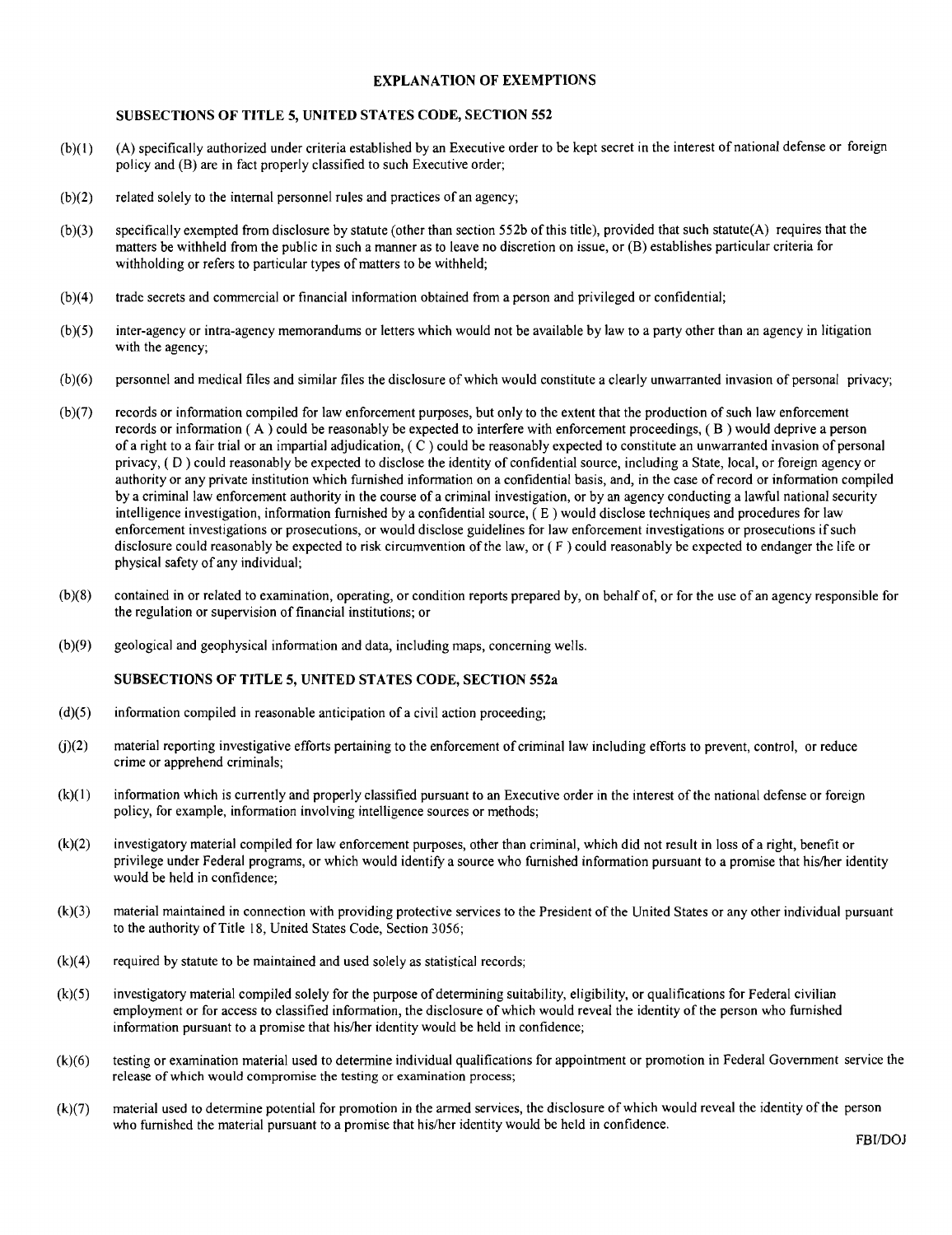

 $\mathbf{I}$ 

 $\frac{1}{2}$  $\mathbf{I}$ 





### **FEDERAL BUREAU OF INVESTIGATION**

 $\sim$ 



) )

## SUBJECT: EXTREMISTS ATTACK THE COURTS

,**DATE:** 

**April 17, 1970**

--

| the first company of the company of the first company of the company of<br>PERMANENT COPY<br>For copies perceived |                                                                                                                            |
|-------------------------------------------------------------------------------------------------------------------|----------------------------------------------------------------------------------------------------------------------------|
| A J PES WERE CIRCULATED<br>Sec Saile Cover<br>1 copy distances 8-14-70                                            | الموارد والمستنبذ والمستنب المعارضين<br>SEARCHED  NEWERLAND<br>SERIADO O PRI<br>人名克鲁尔 计已复线<br><b>THE REAL ANTIFICATION</b> |
| GROUP 1<br>Excluded Prom automatic<br>downgrading and<br>declassification                                         | CONFIDEN                                                                                                                   |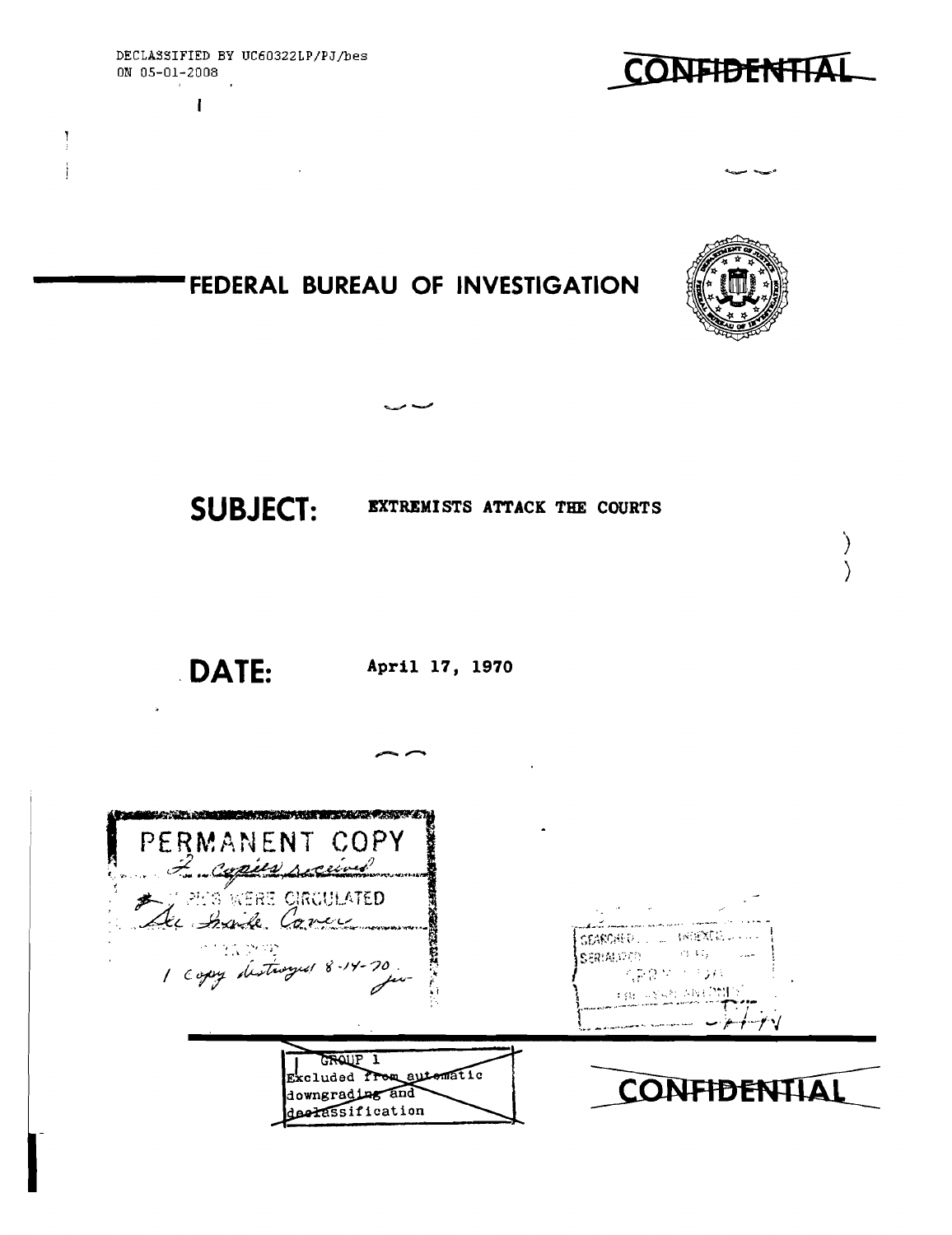EATRE $LISIS$  allACR The COURLS 4/17/70 Please read and initial within 45 days.  $\frac{C_{\rho\gamma}}{\gamma}$ Return to **I I** transmitting Return to  $\sqrt{\frac{1}{1} \cdot \frac{1}{1}}$   $\beta$  pate  $1-\frac{\sqrt{24N}}{8}$  DATE  $\frac{\sqrt{2}}{2}$  $D A'IE$ DAIL DALE  $\zeta$ EATREMISTS ATTACR THE COURTS 4/17/70 Copy 2<br>Please read and initial within 45 days.<br>Return to I Itransmitting via registered mail.  $b6$ DATE  $5 - 2270$ b7C DAIE <u>S-</u>  $\mathcal{L} \cdot k$ **DATE** Bill 85/16  $\mathcal{Q}$  $70^{\circ}$ كة 飞 Dala  $\hat{Q}$ ۱۵۱۹۵  $D = 1E$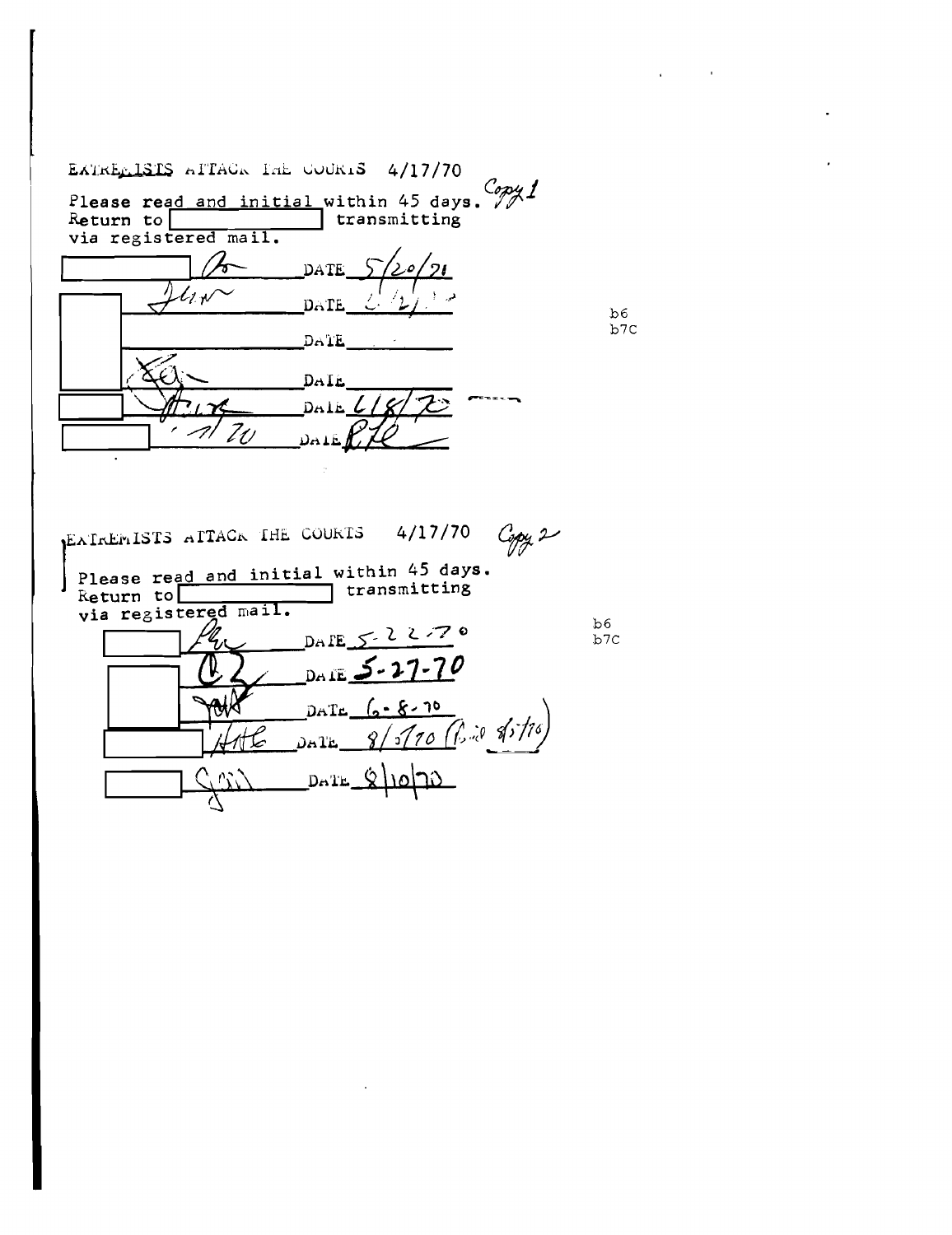### **CONFIDENT**

 $b6$ <br> $b7$ 

#### EXTREMISTS ATTACK THE COURTS

A Call to Action:

'We need to attack the legal system of the United States--courts, grand juries, legislative committees, the ideology itself--just as we attacked its fraternal institutions, the University, and the Selective Service system."

So wrote  $\qquad$  in an article for the August-September, 1969, edition of "Liberation" magazine.

b6 b7C call for attacks on the courts cannot be considered as idle talk.  $b6$ <br> $b7$ considered as idle talk.

writes, "We need to expand our struggle to include a total attack on the courts....The court system is just another attack on the courts. . . . The court system is just another part of this rigged apparatus that is passed off as 'open and impartial.'. . . There is no reason for us to become submissive at the courtroom door... We were going beyond that form of civil disobedience in which the individual breaks the law to test its legality and then accepts the legitimacy of being punished and sent to jail.  $\ldots$  . We no longer believed and we do not believe that we should be punished by immoral, illegal, unconstitutionally constituted authorities for doing what is right."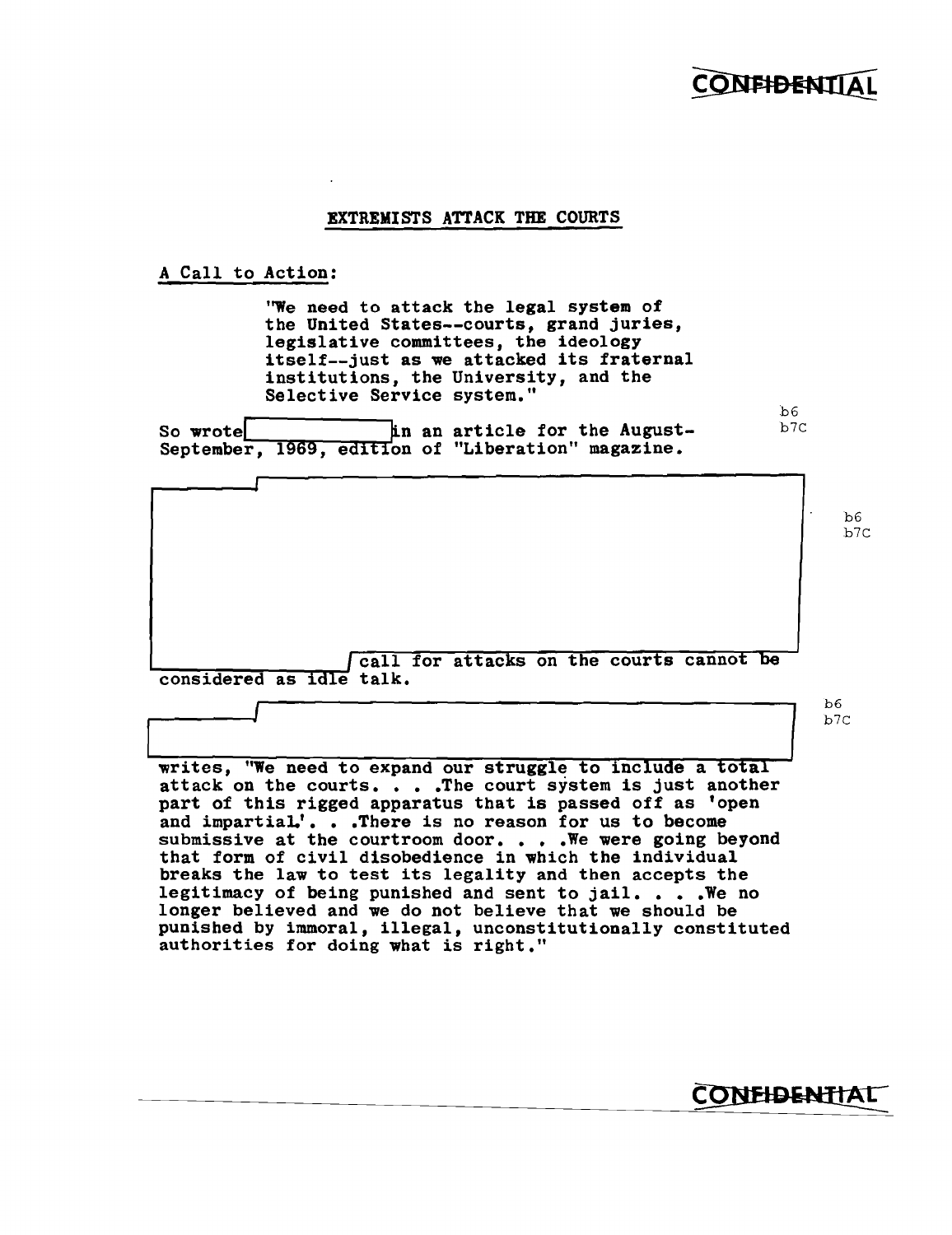

These statements carry serious import. They take on added significance when seen in the light of events which transpired during the trial of the "Conspiracy 8."

#### Chicago Antiriot Trial

The trial of the eight defendants for their activities during the 1968 National Democratic Convention in violation of a 1968 antiriot law commenced in Chicago, Illinois, in September, 1969, and lasted five months. The defendants became known as the "Chicago 8." The proceedings were billed by the New Left as a "political trial." It criticized the "establishment" for attempting to protect itself by suppressing the thoughts of its opposition. From the beginning it was apparent that the defendants and their defense attorneys were conspiring to bring the protest of the streets and campuses into the court. Cries of anguish from the defendants, scuffles, melees, infantile demeanor, and crude retorts, all condoned by defense counsel, melded into a concerted assault on judicial process.

The behavior of defendant Bobby Seale became so objectionable and disruptive that he was ordered bound and gagged by the presiding judge. His continued disruptions ultimately resulted in his being severed from the trial.  $\overline{\phantom{a}}$ 

While it was the contention of the defense that their antics represented a symbolic expression of free speech and an assertion of the rights of the accused, the truth of the matter was admitted by Abbie Hoffman, another defendant in the trial, after he was sentenced. Hoffman stated, "We cannot respect an authority that we consider illegitimate." Ï

As the trial went forward, numerous demonstrations in protest of the proceedings were held in Chicago. Sponsored by such groups as SDS; the Conspiracy, an ad hoc group led by the defendants; and the Black Panther Party (BPP), they were all designed to frustrate justice. In connection with strations. that the SDS protest would be one of the biggest and most  $\frac{100}{b7C}$ militant of the period. He said that the demonstration would

concentrate on the Federal Courthouse and it was SDS's purpose to "stop the trial." He emphasized that SDS would

 $-2 -$ 

CONFIDENTIAL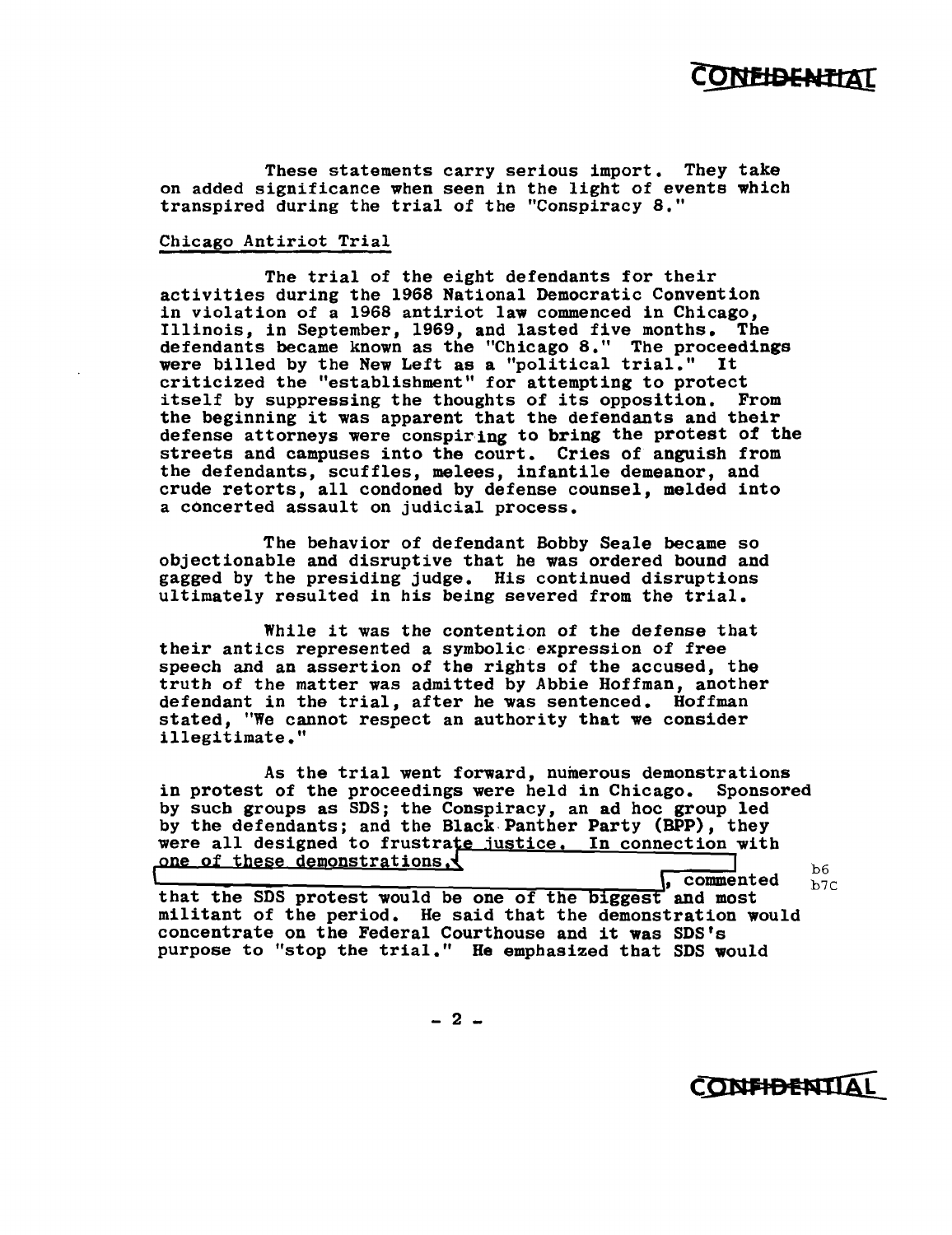### C**ONF<del>I</del>DENT**TAT

fight with any means necessary to show "the imperialists that if they want to hold framed trials like that they will have to hold them on the other side of the tanks and barricades."

The defense attorneys for the trial were  $b \nvert \frac{1}{b}$  b6  $W$ illiam Kunstler $/$ 

Kunstler, a Phi Beta Kappa from Yale University and a long-standing member of the National Lawyers Guild (NLG), was well suited for the role he was to play. Flamboyant, articulate, and aggressive, Kunstler, since the late '50S, has been attracted to the defense of those who oppose the capitalist system or who have chosen to resort to violence to change it. His attitude toward the judicial process was candidly expressed during a speech in Isla Vista, California, on February 24, 1970, following the completion of the Chicago trial. He stated, "Everytime I speak I mention the fact that I think people ought to be in the streets and someone says that's a fine thing for a lawyer to say. Or it's not very legal to raise your fist in the air. But I say this to those critics, that the natural course in every civilization has been from routine protest to resistance and ultimately, if resistance does not succeed, to revolution." For his behavior during the trial, Kunstler was cited on 24 b6 counts of contempt of court.

At the conclusion of the trial, Judge Julius J. Hoffman is quoted as having stated, "This was a long trial. The behavior of the defendants and defense counsel was prepared with direct and defiant contempt for the court and the Federal jUdicial system, as a whole. This was a case marred by continual disruptive outbursts in direct defiance of jUdicial authority by the defendants and the defense counsel."

 $-3 -$ 

**COISIFIDer4TIAl.**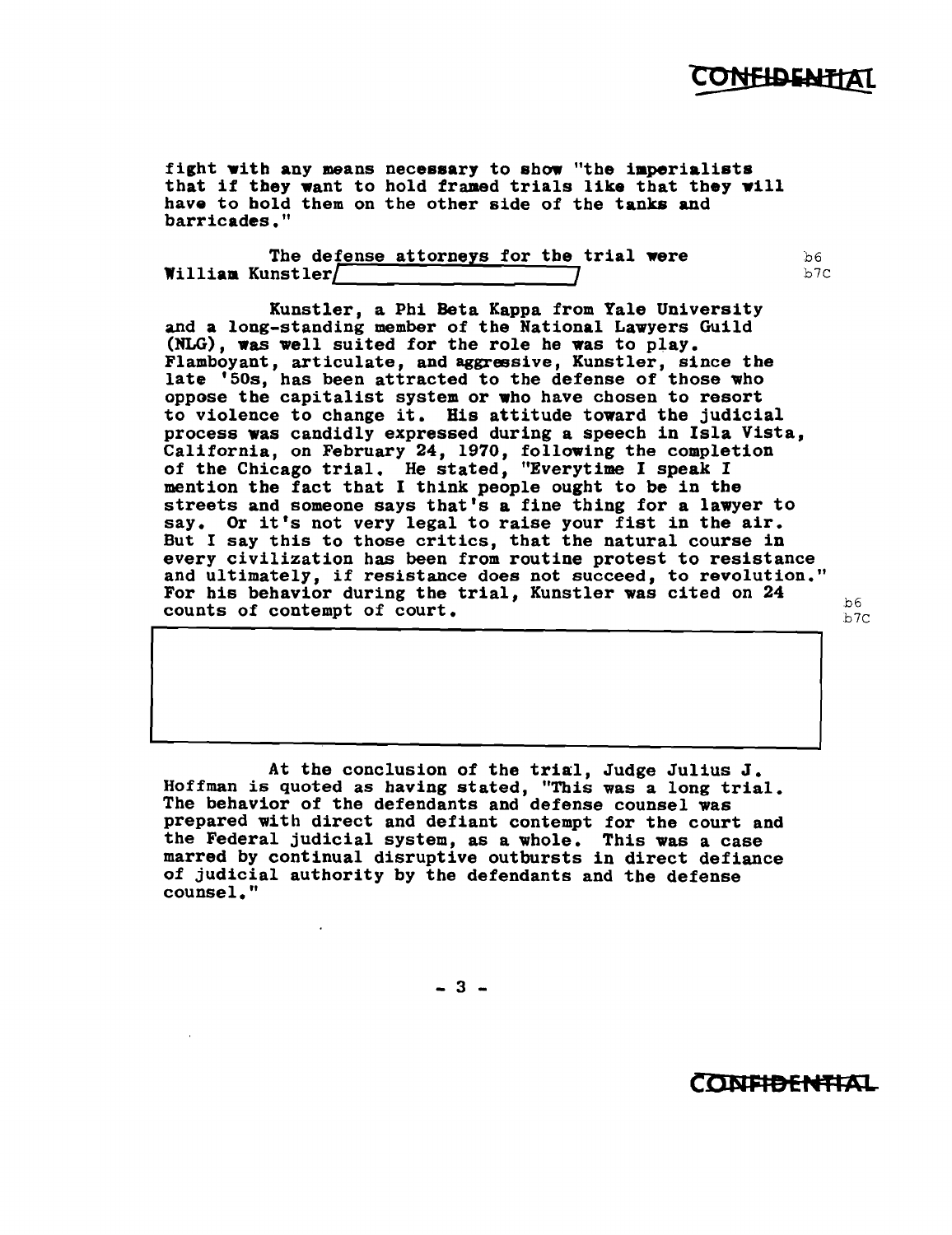### CONFIDENTIAI

**CONFIDENTIAL** 

#### New York Black Panther Trial

A similar assault erupted during the trial in New York City of 21 members of the BPP charged with conspiracy to commit arson and murder. This group, which has become known as the "Panther 21," went on trial in February, 1970. From the opening day, it was evident that the same tactics used in Chicago would be employed in New York. The general demeanor of the defendants and their supporters in the courtroom forced the trial judge to clear the court and declare a recess on several occasions. Though the judge directed the defendants to be quiet, he was greeted with their shouted replies of, "We are already in jail," and "There will be blood all over this courtroom." In the days that followed, the court was witness to such scenes as five separate fights between Panther defendants and court officers and hurled invectives, such as "Fascist pig," "Power to the people," "This is nothing but an electric circus," "You should have a white robe and hood," and "Yeah, and a cap with KKK on it." One spectator, seized by court officers on orders from the bench after making a clenched fist salute, was asked why he had made the salute in court. He stated, "I don't recognize this court as representing the people; therefore, I have no respect for this court and I will say what I feel like saying."

After 12 days of such uproarious behavior, the trial judge suspended the hearing indefinitely and refused to entertain a motion to resume it unless each defendant signed a written assurance that he would show respect for the court. No such assurances were given by the defendants. Instead, they bitterly criticized the judge, the court, and American justice. A memorandum sent to the judge by tbe defendants denounced him as "a hanging judge" and stated that his court "is in contempt of our constitutional rights."

During the period this hearing was in progress, a Molotov cocktail was exploded on the sidewalk in front of the judge's home. Written on the sidewalk at the site where it exploded were the words "Free the Panther 21" and "Viet Cong Have  $W$ on." A score of threats, both telephonic and by mail, were received in connection with the trial.

- 4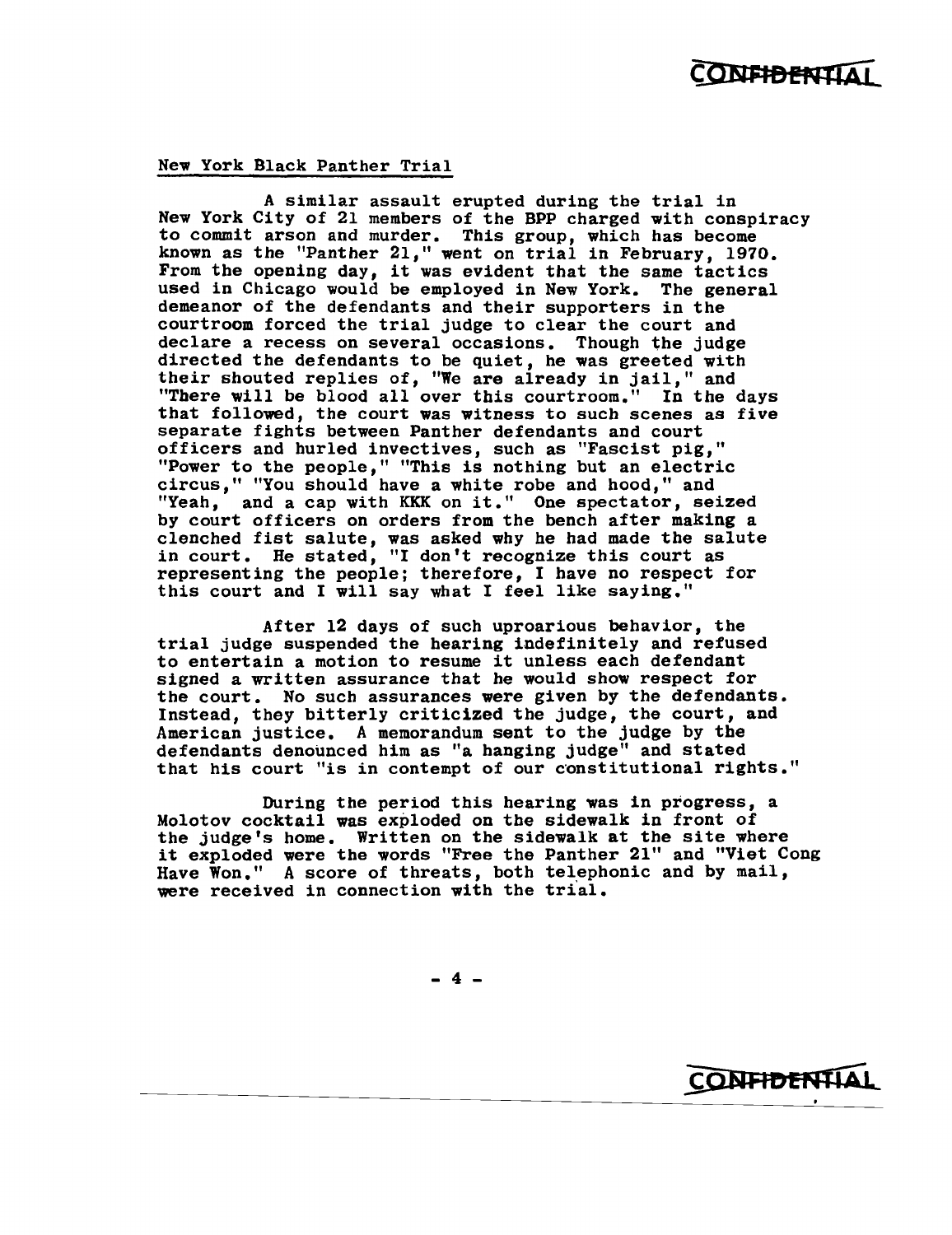#### Similar Disruptions

Other episodes of a similar nature have occurred during recent trials of New Left and black militant defendants. A preliminary hearing involving 18 members of the BPP was in progress in Municipal Court in Los Angeles, California, recently when the defense attorney charged that the jail facilities where the BPP members were being kept were rat infested. The following day, the municipal judge made an inspection of the jail facilities and found them to be adequate. Several days later during a resumption of the hearing, it was disrupted when the defendants stood up in the court each holding a dead mouse which had been smuggled into the courtroom in their attorney's briefcase.

In Buffalo, New York, six individuals were recently on trial charged with assaulting a Federal officer. One of the defendants.

refused repeated requests by the court clerk to rise as the trial judge left the bench for the afternoon. The judge inquired if he had heard the clerk to which replied, "I spit on the system and on 'you" and "You  $dom \tau'$  stand for me as a revolutionary. I am not going to stand for you, you drunken fool."

#### Demonstrators Support the Assaults

The above incidents cannot be considered as isolated phenomena nor can they be considered the mere antics of a select few. That these assaults on the courts are an organized effort of the New Left and black militants is further borne out by demonstrations called by the New Mobilization Committee (NMC) during the period February 14-21, 1970. These demonstrations were called to support "repressed people" and the defendants in the Chicago trial. Following the call, demonstrations denouncing the trial were held in February, 1970, in Los Angeles and San Francisco, California; New Haven, Connecticut; Washington, D. *C.;* Atlanta, Georgia; Chicago, Illinois; mushington, B. C., heimsul, decigin, chicago, 1111 Washington, D. C., defendant Abbie Hoffman told a crowd of demonstrators, "We will win the next round in the streets." Kunstler told the same crowd, "We must make the Government afraid."

b6  $b7C$ 

**CONFIDENTIAL**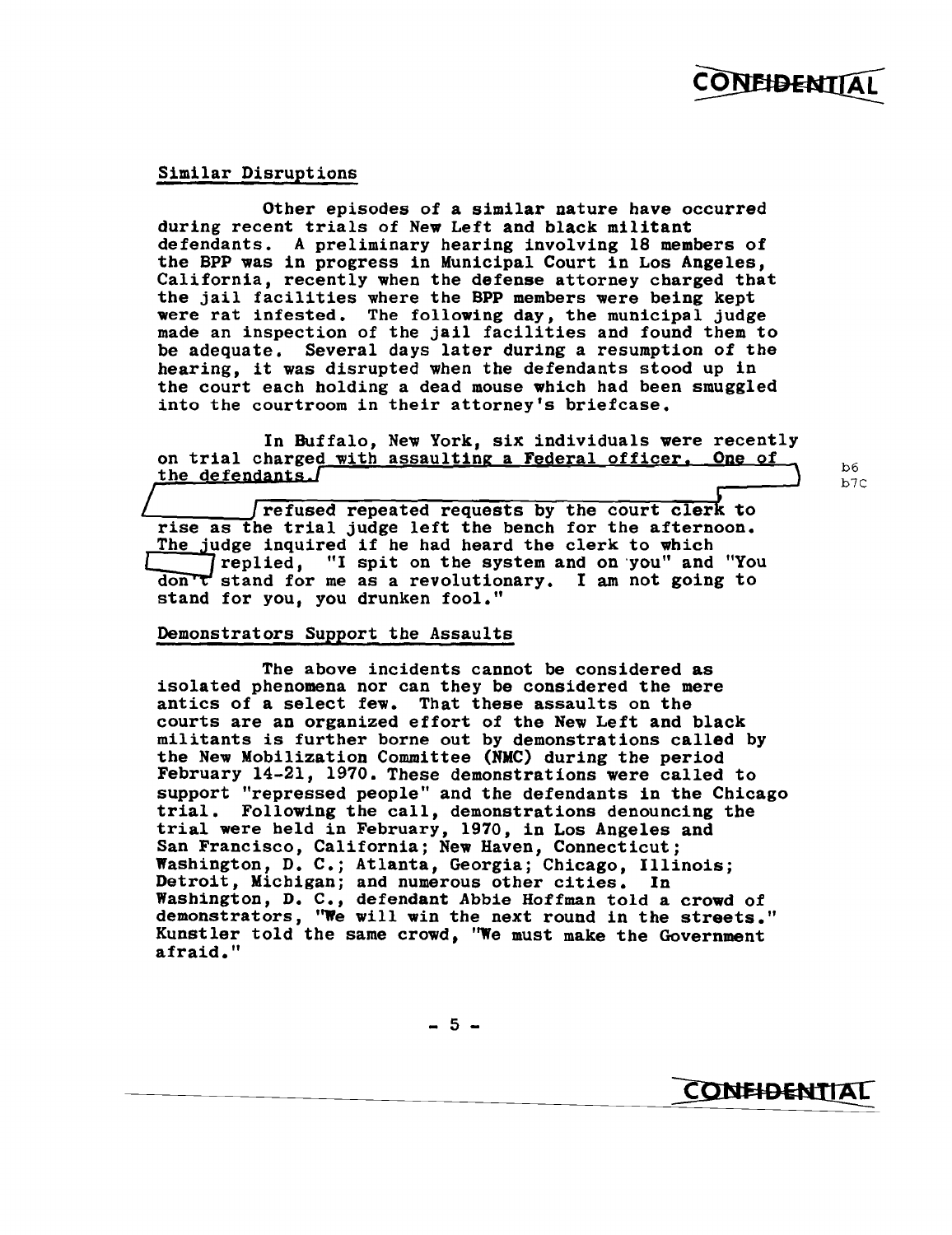

On February 16, 1970, the NLG, a communist front, sponsored a protest rally at the Federal Building in San Francisco. On that same date, 2,500 individuals beld another rally at the Criminal Court Building in New York City sponsored by Youth Against War and Fascism, a communist splinter group.

In Seattle, Washington, 1,000 individuals, led by SDS members and sponsored by a militant group called the Seattle Liberation Front, attempted to storm the courthouse. They broke virtually all the windows in the first three floors of the building.

On February 19, 1970, students in the Washington, D. C., area attempted to storm the Watergate Apartments, the residence of Attorney General John N. Mitchell, in an effort to embarrass him. One hundred ten demonstrators were arrested.

#### Organizational Support

All opposition bas not been expressed in the streets or in the courts, however. At their national convention beld in February, 1970, tbe Student Mobilization Committee to End the War in Vietnam (SMC), a group which is heavily infiltrated by the Socialist Workers Party, set forth a statement of aims and purposes. A paragraph headed "Political and Legal Defense of the Movement," contains the following: "As the antiwar movement has grown considerably it has come under repressive attack from the warmakers. When any of us is attacked, we are all attacked, and we are determined to wage the most effective political and legal defense. We speak for the majority, and we will mobilize that majority behind any defense campaigns. In particular, we see the trial of the 'Conspiracy' defendants as a most serious attack on antiwar leaders, and the SMC defends them to the utmost and calls on the entire movement to do likewise."

A paper presented to this same conference on the subject of political and legal defense stated in part as follows:

"In the last five years a massive antiwar movement has developed in this country, developing revolutionary consciousness in many of the young participants at the same time. There is every sign that this radicalization--which

 $- 6 -$ 

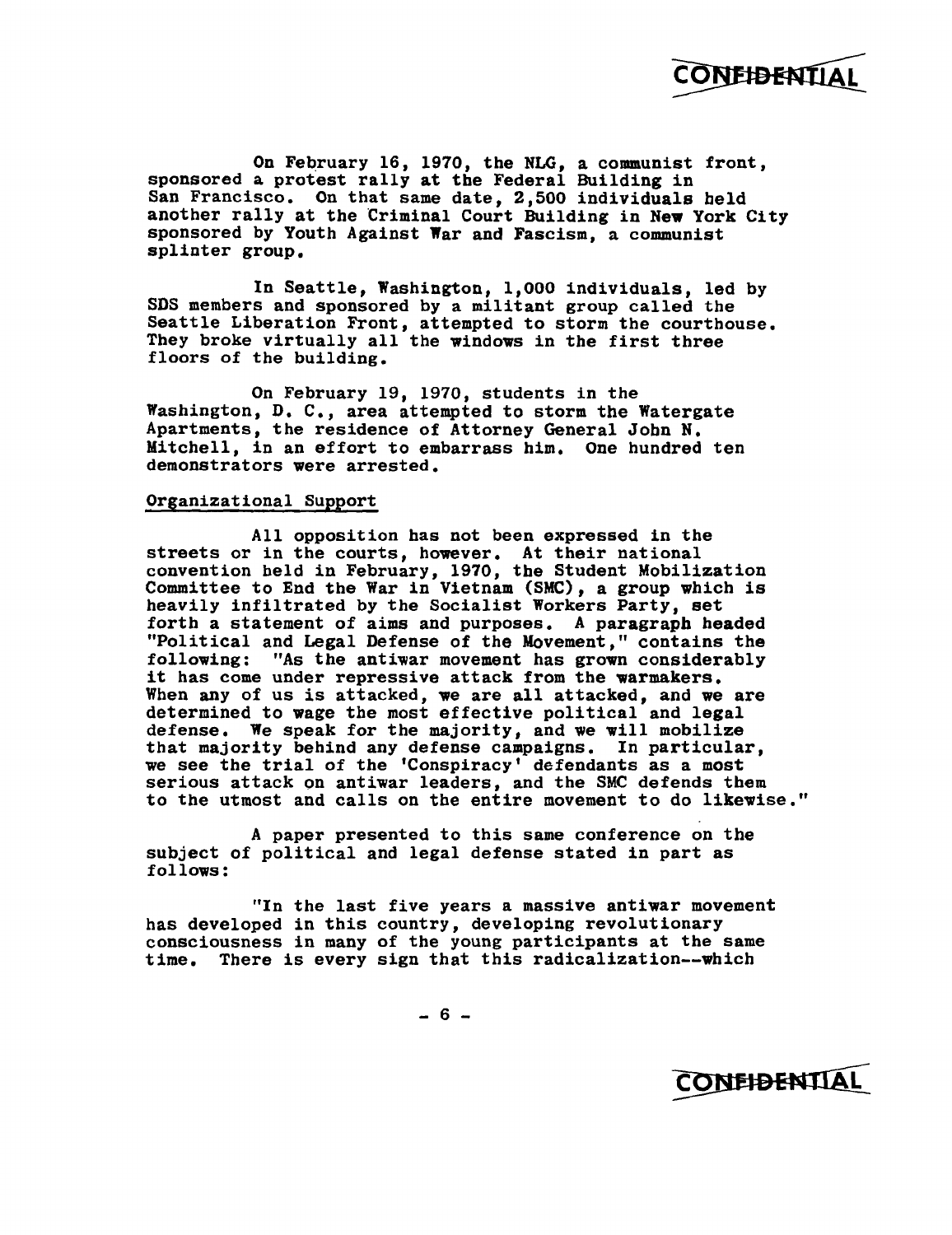began with the civil rights struggle in the late fifties will continue to deepen. Attempts to intimidate and stifle will continue to deepen. Attempts to intimidate and stiffe the movement, and, if possible, to halt it, can be expected from the ruling class whose power and 'right' to rule is Ï being challenged. The nationwide campaign against the Panthers and the trial of the 'Chicago 7' are only two examples of this kind of repression. Because that repression mainly takes the form of legal action at this state, the movement needs to wage political trials to beat<br>back attacks against it. . . .

"In the United States, courts are designed to appear as impartial bodies assigned to mediate between different interest groups. In fact, the whole judicial apparatus represents 'justice' only to that small group which has an interest in maintaining racial oppression, the war in Vietnam and other social evils characterizing<br>American society....

". • •It is the job of movement activists to use a political trial as an opportunity to demonstrate to the masses of Americans that civil liberties are being threatened, as a means of defeating any attempts by the ruling powers to deny us those rights. . . .

 $"$ . . . use the courtroom as a forum to explain the ideas the ruling class is attempting to suppress. Since the attack is an attempt to prevent the defendant from expressing his ideas, his doing so in the trial itself  $\overline{\phantom{a}}$ expressing his ideas, his doing so in the trial fiselihooth undermines the attack and helps focus on the trial's real purpose."

In February, 1970, the New Mobilization Committee to End the War in Vietnam (NMC) announced new details of its Winter-Spring Offensive during a press· conference in  $\overline{\phantom{a}}$ while  $F = \text{Spring}$  of  $F = \text{Sprig}$  of  $F = \text{Sprig}$  and  $F = \text{Sprig}$  and  $F = \text{Sprig}$  and  $F = \text{Sprig}$  and  $F = \text{Sprig}$  and  $F = \text{Sprig}$  and  $F = \text{Sprig}$  and  $F = \text{Sprig}$  and  $F = \text{Sprig}$  and  $F = \text{Sprig}$  and  $F = \text{Sprig}$  and  $F = \text{Sprig$ the immediate response of his organization to the imprisonment of David Dellinger, another of its b6 Cochairmen, at the end of the Chicago trial.  $\sqrt{\phantom{a}}$  /stated, "The New Mobilization publicly joins the Conspiracy. We are conspiring--1itera11y breathing together." He said NMC would move to protest the jailings of the Panther 21, Bobby Seale, Dellinger, and thousands of political prisoners around the country, not with fear but with defiance.

 $-7 -$ 

CONFIDENTIAL